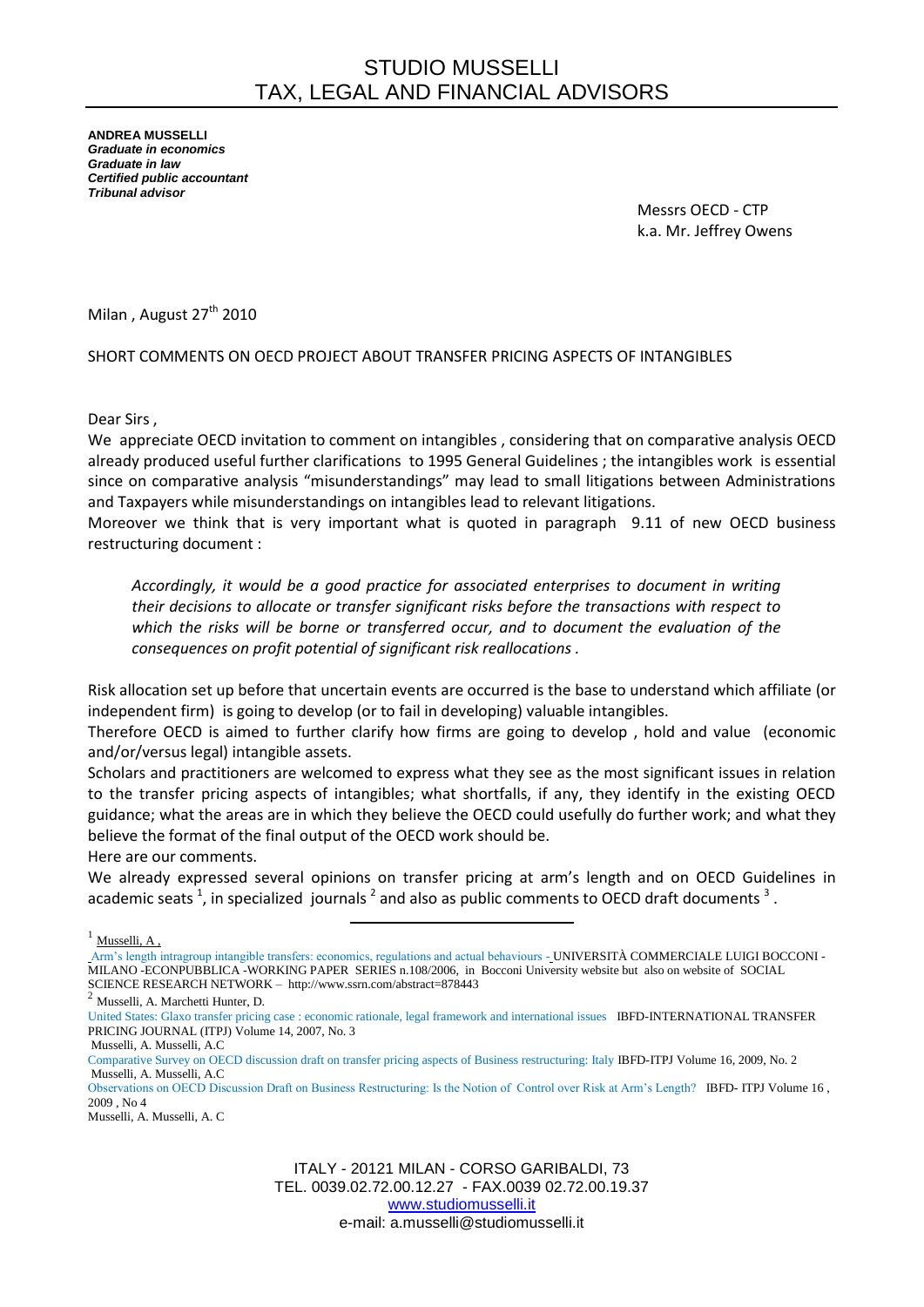We specially focused on which are conditions for assessing the existence of intangibles in integrated economic activities and specific investments contexts and particularly on marketing performed by firms not owning trade names.

Here is not the place to recall same ideas and we write only short considerations putting ourselves at OECD disposal for further clarifications that we expressed in works quoted in footnote. We are ready to explain concepts if requested or *de visu*.

1) We think that OECD should clarify how ,at arm's length , affiliates become owners of Intangibles or "of something of value" , irrespective of its characterization as intangible asset.

On marketing expenses the starting point must be a clear guidance on why and how it's at arm's length that economic functions are performed under the scheme of Principal- Agent and the service (agency) agreement in distributor case.

In fact ,on the production side , Guidelines well explain the notion of contract manufacturer and new chapter IX (2010 Guidelines) explains more deeply the last notion and that one of the contract researcher.

Indeed ,on the distribution –marketing- side, there is a short passage in OECD Guidelines about the "contract distributor", (that is the service provider for distribution-agency functions to whom is assured , ex ante, the covering of costs, including marketing costs) , but this is not sufficient : in fact Administrations do not apply consistently ,in different Countries, this Guidelines passage.

We note that Guidelines affirm that "one relatively clear case is where a distributor acts merely as an agent, being reimbursed for its promotional expenses……." (OECD 1995 version- paragraph 6.37).

Guidelines continue that not assuming any risk "the distributor would be entitled to compensation which is appropriate to its agency activities alone and would not be entitled to share any return attributable to marketing intangible" (OECD -1995- paragraph 6.37 which is consistent with the end of paragraph 2.24 note that we refer to paragraphs as numbered in 1995 version of Guidelines).

Now OECD should clear the guidance on when marketing function is considered as actually performed by firms, given which is the affiliate assuming related risks and on base of new concepts about hiring the key people targeted in managing those risks (concepts introduced with chapter IX of Guidelines – Business restructuring document).

In some spectacular cases around the world marketing has been deemed a "special function" , able to create intangible properties in the hand of the distributor , even in the case distributor marketing expenses were reimbursed ex ante with guarantee ; that is , the marketing intangible property has been considered as developed by marketer/distributor also when was current –ex ante transactions- an agreement assuring to distributor a full expenses reimbursement in nearly every possible state of the world.

Is it sufficient for a clear guidance on marketing function the new concept introduced by OECD in the document on business restructuring that for assuming risks of any performed function the firm must hire executive employees able to manage risks sourcing by performing the function?

OECD should clarify that rules enforced for contract researcher and contract manufacturer are eligible for contract (agent) distributor too; for instance , imagine the case that key marketing managers are in force to distributor in local market but that all costs for marketing function – including salaries of local entity- are

**.** [Stripping the functions of affiliated distributors](http://online2.ibfd.org/data/journal/docs/pdf/itpj/2008/issue06/itpj080602.pdf) IBFD-ITPJ Volume 15, 2008, No. 6

Musselli, A. Musselli, A. C

[Stripping the functions of producing affiliates of a multinational group : addressing tax implications via economics of contracts](http://online2.ibfd.org/data/journal/docs/pdf/itpj/2008/issue01/itpj080102.pdf) IBFD-ITPJ Volume 15, 2008, No. 1

Musselli, A. Musselli, A. C

The arm's length standard in multinationals' taxation: economics, regulations, firms' and administrations' behaviour BNA INTERNATIONAL - *TAX PLANNING INTERNATIONAL TRANSFER PRICING , OCTOBER 2007*

 $3$  Musselli, A.

Public comments to OECD on the Transfer Pricing Aspects of Business Restructurings, at [www.oecd.org/dataoecd/1/49/42266748.pdf](http://www.oecd.org/dataoecd/1/49/42266748.pdf)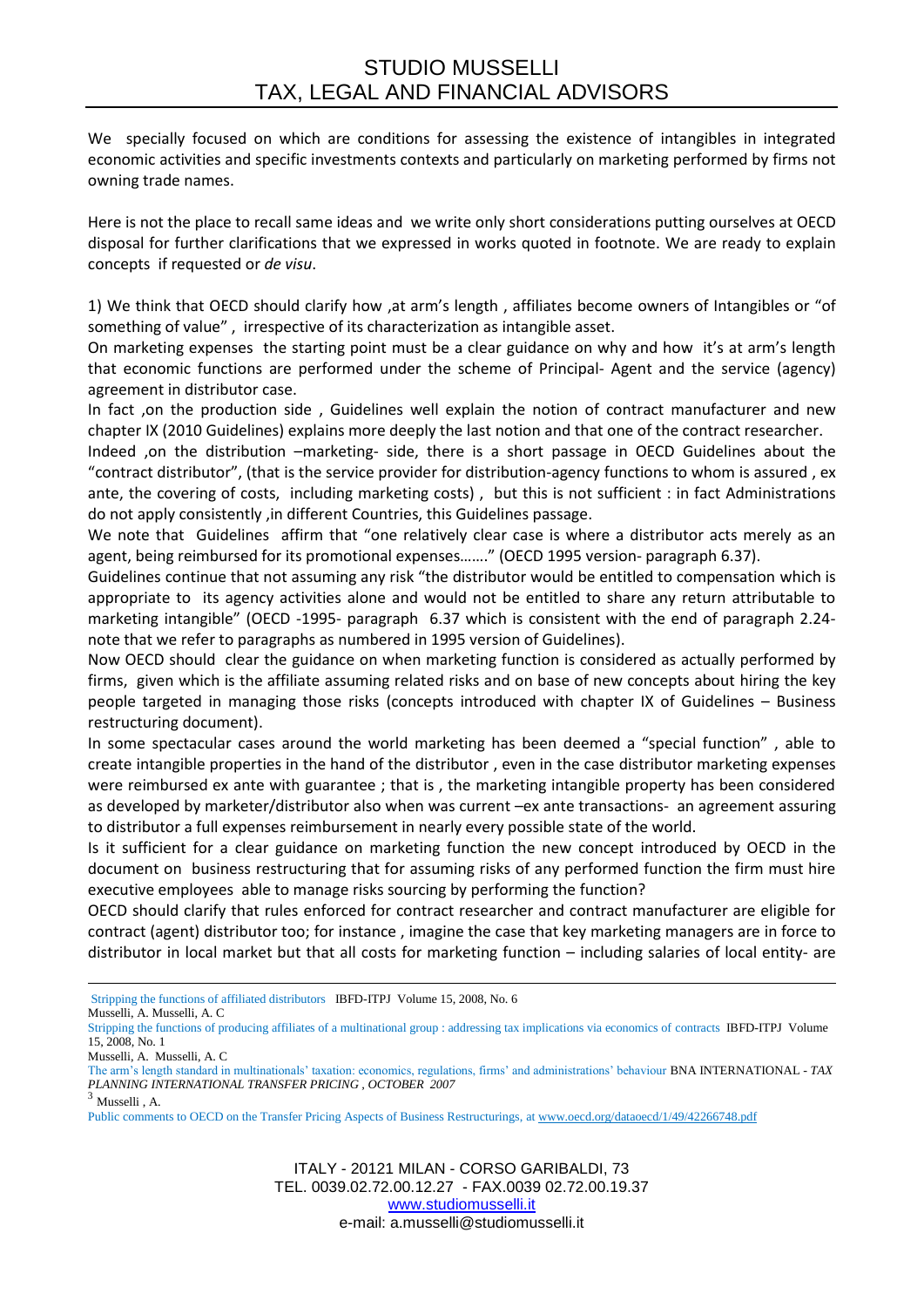reimbursed from producer -ex ante- to distributor ; is still possible to characterize the distributor as an agent or is the distributor the party who is eventually going to co-develop marketing intangibles?

Reading new chapter IX of Guidelines it seems that for considering the producer as the sole developer of eventual marketing intangibles when marketing expenses are reimbursed to distributor it must be that producer hires employees able to decide whether to continue or terminate the contract with that particular marketer-distributor ,to set a target to the marketing activity , to evaluate the success or the failure of marketing activities and to decide the marketing budget allocated to distributor. (Agent) Marketer must report to (Principal) producer about activity.

The above mentioned decisions are the similar decisions that a Principal must take about a contract researching agreement as requested in paragraph 9.26 of chapter IX -2010 Guidelines - (business restructuring document):

*"the decision to hire (or terminate the contract with) that particular contract researcher, the decision of the type of research that should be carried out and objectives assigned to it, and the decision of the budget allocated to the contract researcher.*

*Moreover, the contract researcher would generally be required to report back to the principal on a regular basis, e.g. at predetermined milestones".*

Is this the right exegesis of Guidelines about trade names not owned by distributors? And which could be a mode allowed by OECD for valuing marketing contribution of the distributor in the opposite case of the one above depicted when expenses are not reimbursed to same distributor and given the presence of pre-existing intangibles in the hand of the producer?

2) More generally we think that the right path to have a clear guidance on intangible issues is to go on the "something of value" concept (as OECD is going on) like a more wide notion in contrast to the target to "approve" a list of intangible properties.

But this path must be limited and clarified into the approach of economics of contract.

Mrs Silberztein worthy discussion in BNA Transfer pricing report (dated July 1 2010) underlines that OECD is aimed to focus the notion of unprotected marketing intangibles , business opportunities , workforce in place and similar concepts in lieu of an exhaustive list of intangible properties.

We share this opinion but we think that the work could be really enhanced by using concepts developed in "economics of contract".

Economics of contract concepts allow to limit and well define the list of values to be included in the notion of "something of value" : if OECD doesn't limit that notion the list becomes or too wide or very similar to a (purported exhaustive) list of intangible properties.

In our opinion OECD must base outcomes related to "something of value" concept on a logical pattern able to explain those outcomes but so logically surrounded in a way to rule also (future) cases which have not been specifically dealt with.

We are referencing to economics of contract notions about investments aimed to a locked trade relationship , complete contract and asset ownership.

We repeat that this is not the place to deep the mentioned notions (these notes would become too "large", eventually see works in footnotes) and our target is only to underline some key aspects: the party who is planning to make specific investments (locked into a trading relationship) must agree for a complete contact in order to prevent moral hazard of the counterparty and when that's not possible must agree for a particular asset ownership.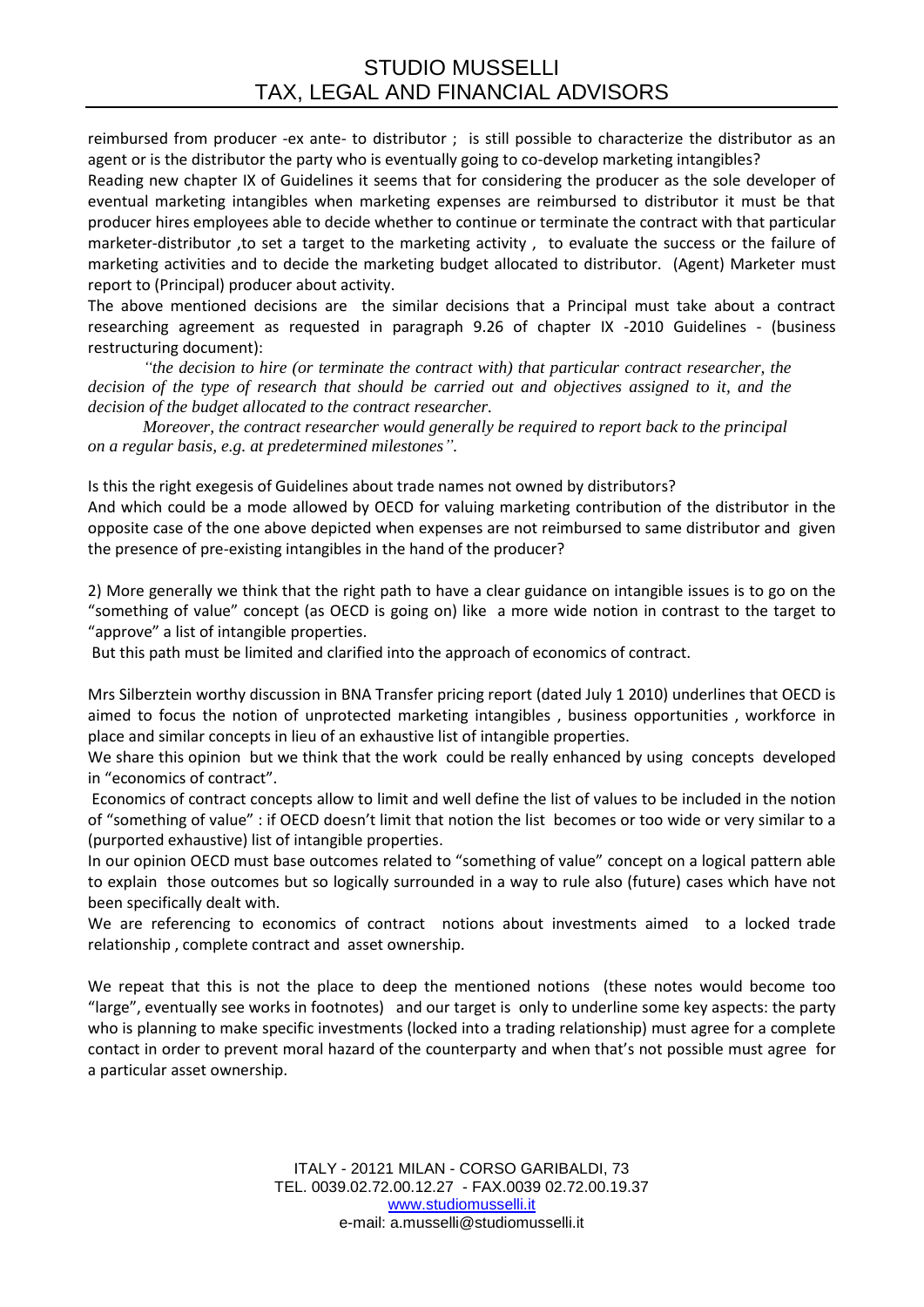In this way we are going to overcome the notion of intangible property and the source of the notion of "something of value" for the specific investor is to be found just in "actions" aimed to prevent/limit counterparty moral hazard leading , and finally preventing also , the hold up of specific investment.

More up : in business restructuring contexts the termination of the relationship which occurs before of the planned contractual term is nothing more that a breach of the current complete contract and the breaching party must restore the specific investor for missing profits (allowed in using assets developed during the relationship)

We would like to recall short passages and the table of content of a written comment we sent to OECD about "2005 Business restructuring roundtable" , which is consistent with concepts included in chapter IX of new Guidelines and also includes ideas about the general model to be enforced in ruling the arm's length principle and in line with economics of contracts.

We think that it's the right line to follow.

## *(table of content) 1 The benchmark economic model*

- *1.1 Which economic model is inbuilt in OECD Guidelines ?*
- *1.2 The efficiency rule : sharing extra profits or losses of integrated business among units on base of assumed risks*
- *1.3 Topic to comply with efficiency rule*
	- *1.3.1 The need of detecting business risks and the burden to share them before uncertainty is solved*
	- *1.3.2 The contract role*
		- *1.3.2.1 Independent parties sharing of risks by proper agreements*
		- *1.3.2.2 Affiliates sharing of risks by proper agreements to show arm's length conduct to Fiscal Administrations*
- *1.4 The problem of Government audits, arranged when transactions are already carried out and uncertainty is solved*

## *2 Solving "stripping of function" issues by the proposed model*

- *2.1 Focus not only on prices but on whole agreement included, among others, relationship termination clauses*
- *2.2 Analyzing a case related to roundtable papers.*
	- *2.2.1 Distributor turned into a commissionaire when, in the past, it has assumed name developing risks and now are known strategy results.*

We quote other short passages of our 2005 comments about the need that whole agreements are consistent with the purported risk configuration. We underlined a notion of control (of the Principal about Agent activity when this last doesn't share entrepreneurial risks) consistent to the one depicted in chapter *IX* of 2010 Guidelines.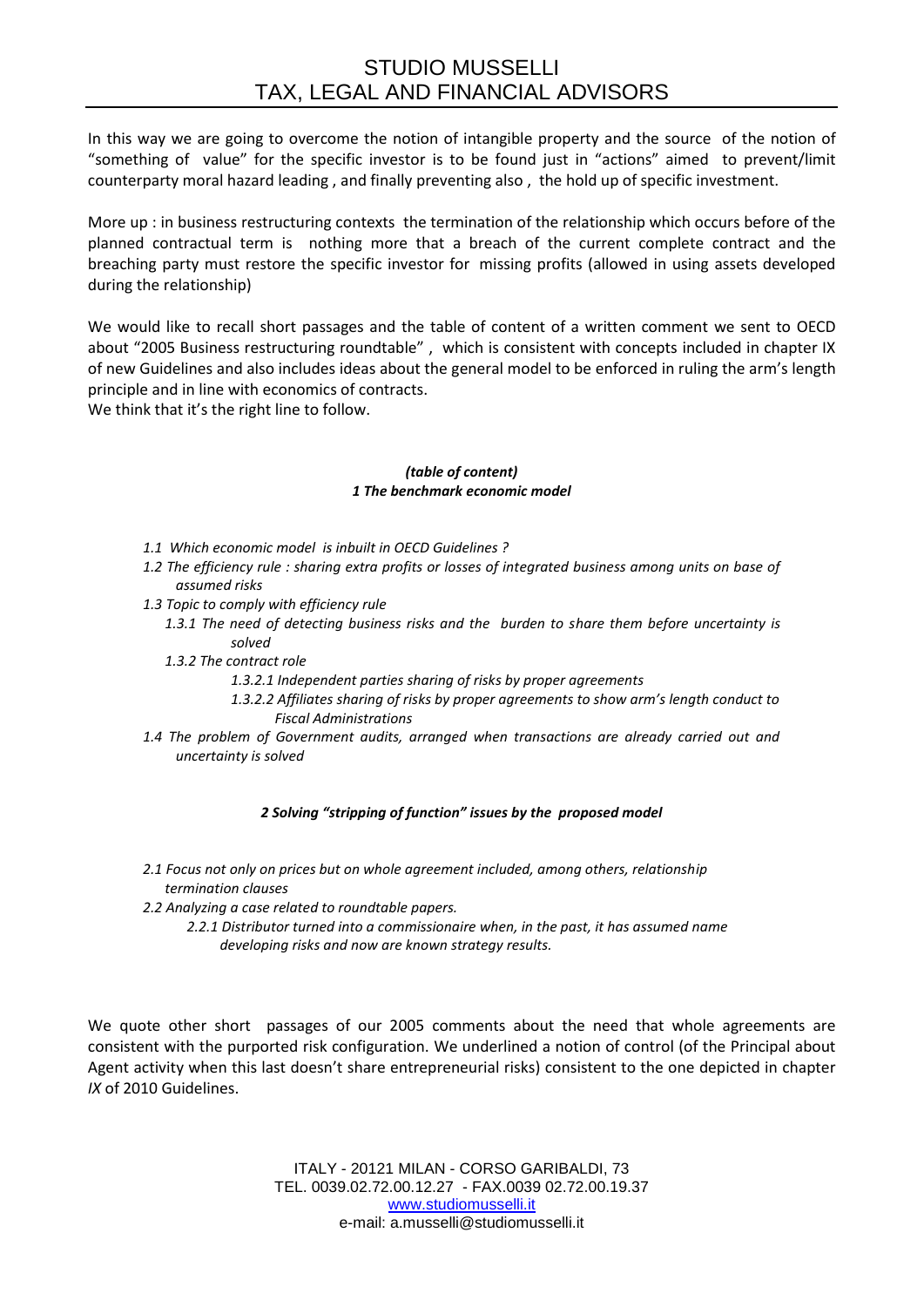- *I point out that Taxpayers have to fix arm's length conditions before uncertainty is solved, and they must look not only at prices but at the whole agreement, considering all provided clauses relating to their duties and rights , on occurrence of future and uncertain events.*
- *The notion of agreement is wider than that of price: price is only one of conditions , together with other clauses , constituting the whole agreement.*
- *For instance consider a case, several times mentioned in the roundtable, where a foreign producer is assuming the most important part of entrepreneurial risk of activity and a local distributor is charged to market the local Country.*
- *Assume the remuneration for the distributor is set in a way that is consistent with reward of independent parties performing similar functions.*
- *Till now I have considered only prices and returns of the distributor but conditions are to be considered at arm's length only when they are evaluated together with other clauses ruling the relationship, i.e.:*
- *The degree of control of the foreign producer (Principal) on distributor business activity; i.e. a low risk distributor, that looses inventory risk and buys products only when same products are already sold to final customers, earning a little commission on selling price , has no or little incentive to render an efficient service for growing foreign producer revenues.*
- *Principal - Agent theory <sup>4</sup> notices that the foreign producer (Principal) countermove is to impose a detailed distributor conduct in the agreement and a relevant penalty for any breach.*
- *The heavy subjection of the low risk enterprise to its commitment is a result to be taken in mind in our analysis and that may be useful also discussing stripping of function issues . Obviously, ex ante, we must not forget that in a group context avoiding distributor moral hazard is not difficult, cause the control on business activity of all group companies is enforced by a hierarchic subjection to mother company guidance, even with mother company power of electing other companies directors, and so without any need of Judicial intervention .*
- *The utility to consider such a type of contract benchmark is to evidence to minority shareholders, stakeholders and Fiscal Administrations the "nature" of negotiation that must be at arm's length .*
- *The contractual term of the relationship (contract life); i.e. a contract between a foreign producer and a low risk distributor may be terminated with a short period notice. But when a fully fledged distributor, or better, when a distributor is trying*  to enhance the name of the producer in the local market by investing in marketing *more than a "normal" distributor, the contractual term must be ruled.*
- *Here, arm's length dealing, an economic operator would have not invested for years in a trade name without having assured, ex ante, at the beginning of its investment plan a way, had the penetration strategy success, to recover costs and to gain an adequate profit .*
- *So the arm's length negotiation must involve a critical period to carry on investments, and to try to adequately recover them.*
- *In this perspective the eventual contract termination must be ruled*.

We would be glad to explain in more detail to OECD working party members some applications of these point of views related to all issues on focus, like marketing distributors , workforce in place , profit

l 4 See , *Salaniè – The economics of contracts – Mit Pres –1997*